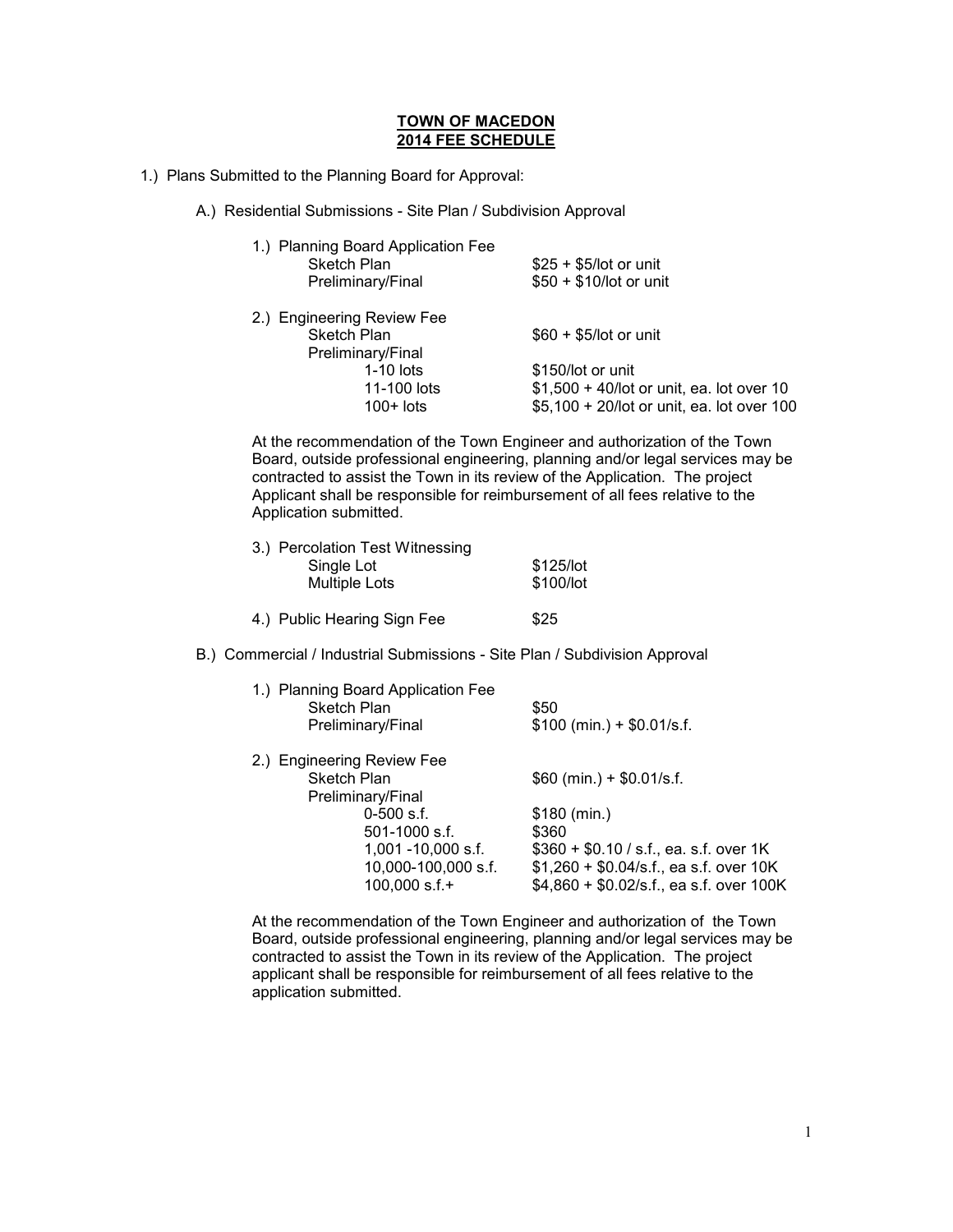|     | 3.) Percolation Test Witnessing<br>Single Lot<br><b>Multiple Lots</b>                                                                                                                                                                                                                                                                               |                                                                                                                  | \$125/lot<br>\$100/lot |
|-----|-----------------------------------------------------------------------------------------------------------------------------------------------------------------------------------------------------------------------------------------------------------------------------------------------------------------------------------------------------|------------------------------------------------------------------------------------------------------------------|------------------------|
|     | 4.) Public Hearing Sign Fee                                                                                                                                                                                                                                                                                                                         |                                                                                                                  | \$25                   |
|     | C.) Mixed Use Planned Developments - Site Plan / Subdivision Approval                                                                                                                                                                                                                                                                               |                                                                                                                  |                        |
|     | 1.) Planning Board Application Fee<br><b>Sketch Plan</b><br>Preliminary/Final<br>commercial/industrial                                                                                                                                                                                                                                              | \$75 + \$5/lot or unit residential<br>$$150 + $10$ /lot or unit residential +\$0.01/s.f.                         |                        |
|     | 2.) Engineering Review Fee<br>Sketch Plan<br>commercial/industrial                                                                                                                                                                                                                                                                                  | $$120 + $5/$ lot or unit residential + \$0.01/s.f.                                                               |                        |
|     | Preliminary/Final<br>schedules                                                                                                                                                                                                                                                                                                                      | Fee calculated by adding Preliminary/Final review fees<br>from Residential and Commercial/Industrial Engineering |                        |
|     | At the recommendation of the Town Engineer and authorization of the Town<br>Board, outside professional engineering, planning and/or legal services may be<br>contracted to assist the Town in its review of the Application. The project<br>applicant shall be responsible for reimbursement of all fees relative to the<br>application submitted. |                                                                                                                  |                        |
|     | 3.) Public Hearing Sign Fee                                                                                                                                                                                                                                                                                                                         |                                                                                                                  | \$25                   |
|     | D.) Realty Subdivision Submissions (no site plan development)                                                                                                                                                                                                                                                                                       |                                                                                                                  |                        |
|     | 1.) Planning Board Application Fee                                                                                                                                                                                                                                                                                                                  |                                                                                                                  | \$75                   |
|     | 2.) Public Hearing Sign Fee                                                                                                                                                                                                                                                                                                                         |                                                                                                                  | \$25                   |
|     | E.) All other applications to the Planning Board, including; Home Occupation, Sign<br>Permit, Fill Permit, Grading Permit, Pond Permit, Kennels and Veterinary Clinics,<br>Rooming Houses, Windmills, Stables and Riding Academies, Residential<br>Conversions, Tourist Bed and Breakfasts and Public Markets.                                      |                                                                                                                  |                        |
|     | 1.) Planning Board Application Fee                                                                                                                                                                                                                                                                                                                  |                                                                                                                  | \$75                   |
|     | 2.) Engineer Review Fee (only for applications as listed below)<br>Fill Permit 500 c.y. and greater<br><b>Grading Permit</b><br>Pond Permit                                                                                                                                                                                                         |                                                                                                                  | \$25                   |
|     | 3.) Public Hearing Sign Fee<br>(if required by Planning Board)                                                                                                                                                                                                                                                                                      |                                                                                                                  | \$25                   |
| 2.) | Letters of Credit or other financial surety acceptable to the Town shall be filed for<br>developments approved with facilities subject to dedication to the Town. See Public Works<br>Requirements.                                                                                                                                                 |                                                                                                                  |                        |

3.) Signs – Each Permit \$25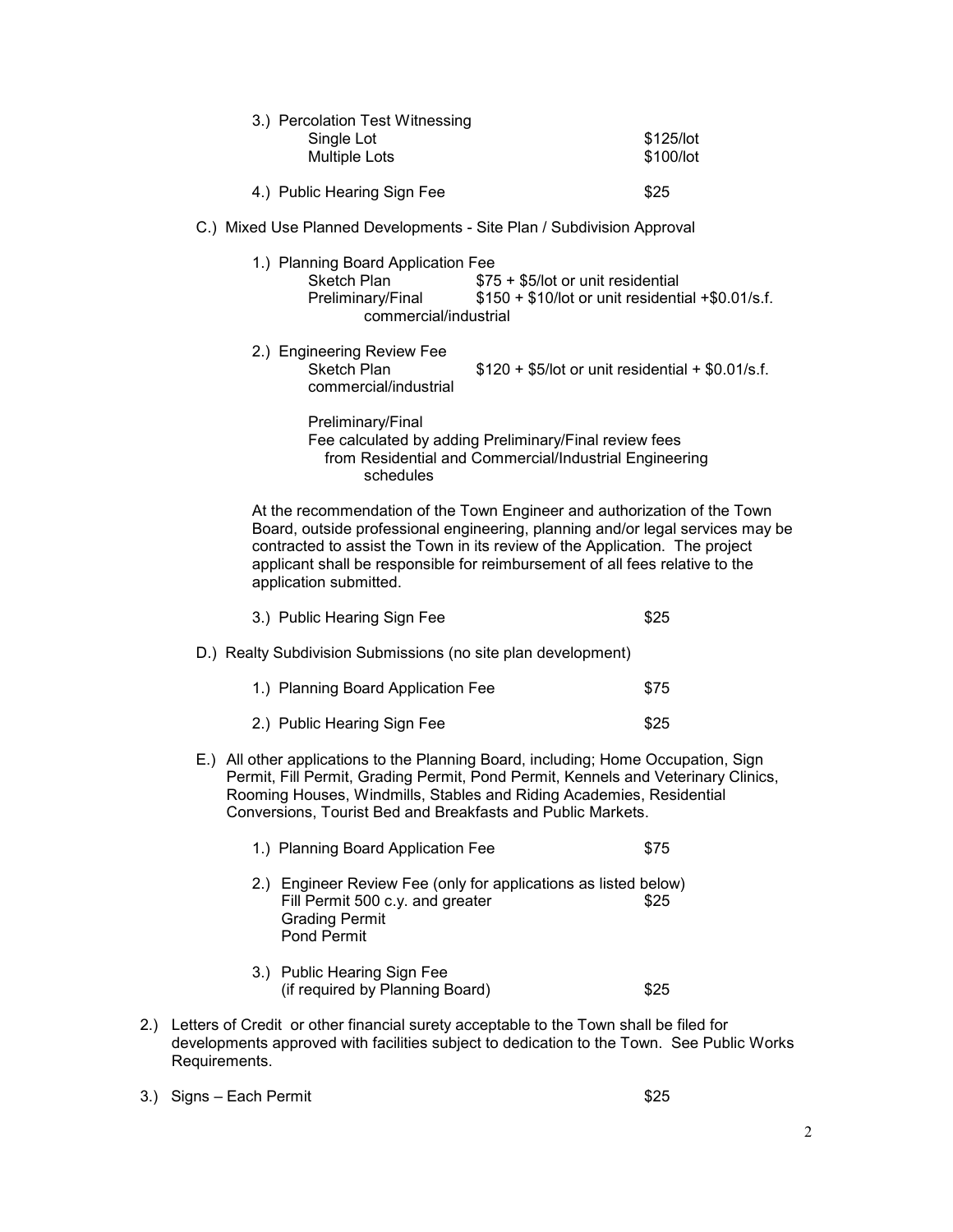4.) Appeals Board Applications -

| Residential                           | \$50  |
|---------------------------------------|-------|
| Commercial & Industrial               | \$75  |
| <b>Public Hearing Sign Fee</b>        | \$25  |
| Request of Interpretation/Appeal of a |       |
| Decision by the Zoning Officer        | \$100 |
|                                       |       |
| 5.) Zoning Change - Application       | \$500 |

 Plus legal fees and advertisement, includes requests for amendments to zoning and/or non conforming uses and expansions thereto. Modification costs to the Zoning Map will be the responsibility of the applicant.

| <b>Engineering Review Fee</b>                             | \$180 |
|-----------------------------------------------------------|-------|
| <b>Public Hearing Sign Fee</b>                            | \$25  |
| Zoning Map Update (paid upon approval of parcel rezoning) | \$150 |

 At the recommendation of the Town Engineer and authorization of the Town Board, outside professional engineering, planning and/or legal services may be contracted to assist the Town in its review of the application. The project applicant shall be responsible for reimbursement of all fees relative to the application submitted.

| 6.) Zoning Violation Fee<br>Plus court costs and legal fees                               | \$250                       |
|-------------------------------------------------------------------------------------------|-----------------------------|
| Special Use Permit<br>7.)<br><b>Application Fee</b><br>Permit Fee As Applicable - Minimum | \$20/Year<br>\$100          |
| 8.) Temporary Use Permit – Application<br>- Permit                                        | \$20<br>\$100               |
| 9.) Certificate Of Compliance / Certificate of Occupancy Fee                              | \$25                        |
| 10.) One/Two Family Building Permit/C of O                                                | $$0.10/s.f.$ (\$200 min)    |
| Multiple Dwellings Building Permit / C of O                                               | \$20 / unit + \$0.10 / s.f. |

 At the recommendation of the Town Engineer and authorization of the Town Board, outside professional code review services may be contracted to assist the Town in its review of the Building Permit Plans. The project Applicant shall be responsible for reimbursement of all fees relative to the application submitted.

11.) Escrow Deposits – A builder surety for each permit to ensure proper final cleanup, grading, landscaping, seeding, driveway work in public right-of-way, or other special work, payable to the Town Clerk with each building permit fee (Refundable)

| Residential – new single family / duplex                                                             | \$500 |
|------------------------------------------------------------------------------------------------------|-------|
| Residential - single family / duplex additions and alteration<br>(sheds and fences exempt – 10/8/95) | \$100 |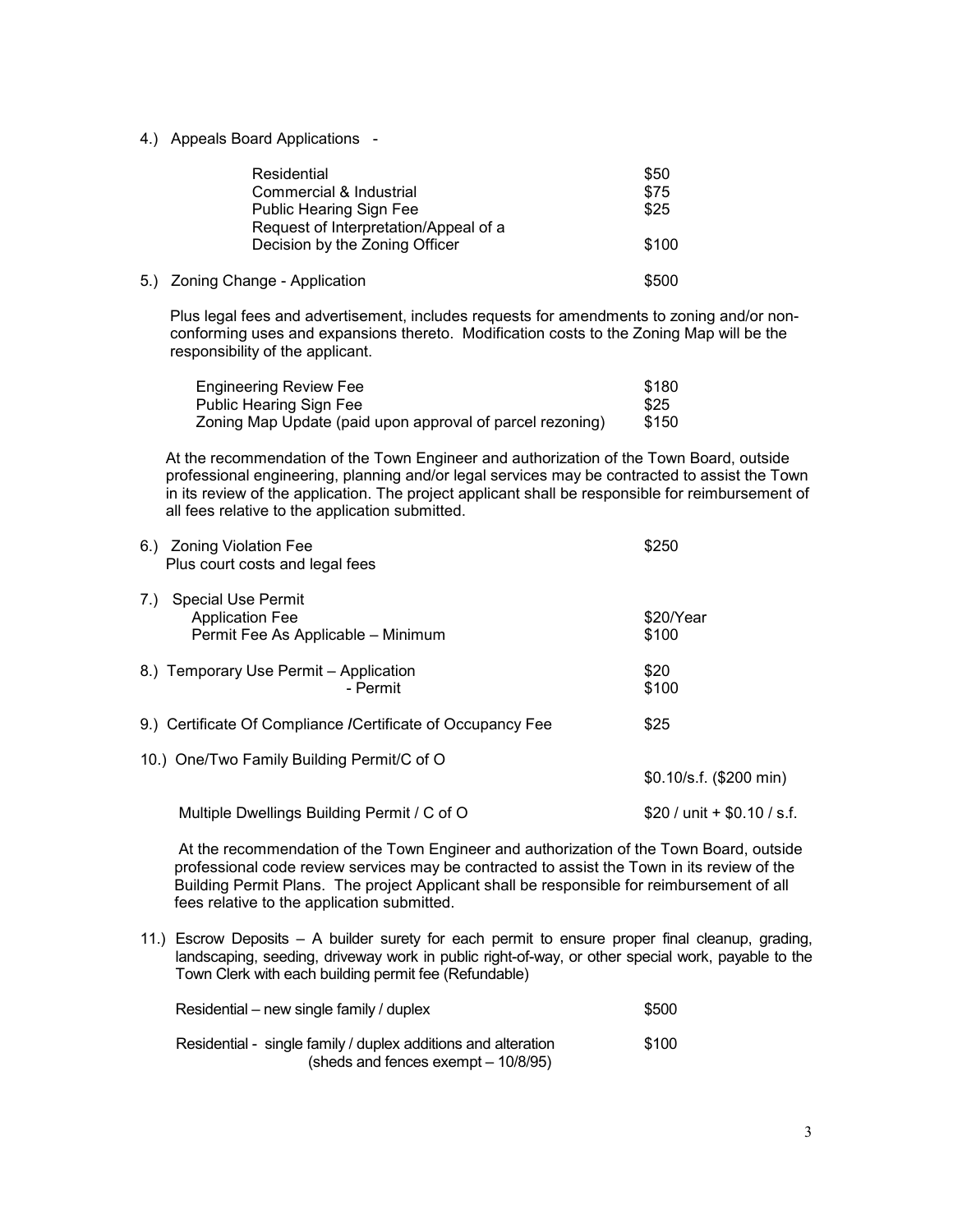Commercial / Industrial / Multifamily:

| New construction / additions | 1% of construction cost<br>\$500 min / \$20,000 max |
|------------------------------|-----------------------------------------------------|
| Non-structural renovations   | \$100                                               |

12.) Parks and Recreation Fee

Per Living Unit, including singles, doubles, apartments, townhouses and condominiums, including residential conversions -  $$600$ 

 NYSDOH Independent Living, Shared Housing, Proprietary Home, Enriched Living and Age Restricted Senior Apartment Housing - \$350 / living unit

| Nursing Homes / facilities with non-mobile residents - | No Fee       |
|--------------------------------------------------------|--------------|
| 13.) Sewer Connect Charge - Gananda                    | \$800        |
| - Macedon                                              | \$1,000 Min. |
| per unit or actual cost, whichever is greater          |              |
| Sewer Permit Fee - Macedon                             | \$10         |
| Inspection Fee - Gananda                               | \$50         |

14.) Formation or extensions of improvement districts (e.g. water & sewer district extensions, lighting district/extension).

The applicant shall pay the actual cost of review by the town attorney and town Engineer and such other costs incurred by the town for the formation or extension of improvement districts.

15.) Permits for NEW and ADDITIONS to existing Commercial and Industrial calculated on square footage of usable floor area. \$0.10 per square foot (\$200 min)

 Permits for non-structural renovations to existing commercial and industrial buildings **\$75** 

At the recommendation of the Town Engineer and authorization of the Town Board, outside professional code review services may be contracted to assist the Town in its review of the Building Permit Plans. The project Applicant shall be responsible for reimbursement of all fees relative to the application submitted.

16.) Erection of structures devoted sole to religious purposes

\$0.10/s.f. (\$100 min)

- 17.) Additions / Renovations to Existing Residences  $$50$  (min.) + 0.05/s.f. Includes finishing basements/bonus rooms, renovations involving structural work / wiring (Not included: paint, drywall, minor repairs, siding)
- 18.) Accessory Buildings and Structures, including storage sheds \$25 19.) All Swimming Pools / Hot Tubs **\$30** 20.) Residential Satellite Dishes Larger Than 2' diameter, And Residential Use Antenna **Figure 2018** 825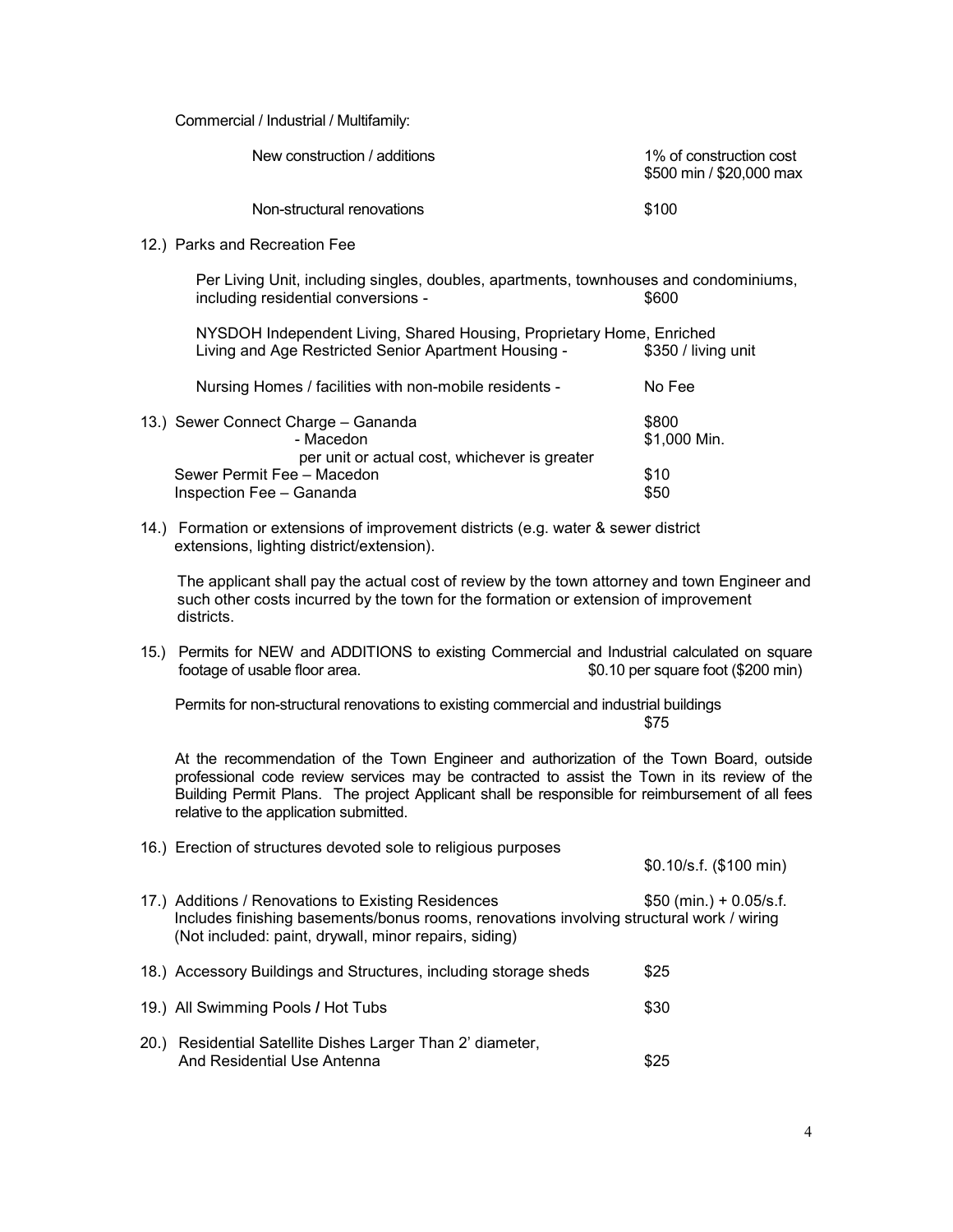|      | 21.) Building Permit Renewal - Subject to Plan Review under Current Building Codes<br>\$25 (minimum)                                                                                                                                                                             |                             |         |                                                                           |
|------|----------------------------------------------------------------------------------------------------------------------------------------------------------------------------------------------------------------------------------------------------------------------------------|-----------------------------|---------|---------------------------------------------------------------------------|
|      | 22.) Decks, Breezeway, Roof, Patio, and Carports                                                                                                                                                                                                                                 |                             | \$45    |                                                                           |
|      | 23.) Cellars Installed Under Existing Houses                                                                                                                                                                                                                                     |                             |         | \$250                                                                     |
|      | 24.) Conversions of Any Structure to Increase Residential Units                                                                                                                                                                                                                  |                             |         | \$200/unit                                                                |
|      | 25.) Campground<br>Planning Board Application Fee                                                                                                                                                                                                                                | Sketch<br>Preliminary/Final |         | \$75<br>\$2 per campsite,<br>\$200 minimum                                |
|      | <b>Engineering Review Fee</b>                                                                                                                                                                                                                                                    | Sketch<br>Preliminary/Final |         | \$400<br>\$20 per campsite,<br>\$1,500 minimum                            |
|      | <b>Public Hearing Sign Fee</b>                                                                                                                                                                                                                                                   |                             |         | \$25                                                                      |
|      | 26.) Commercial Recreation - Application<br>- Permit                                                                                                                                                                                                                             |                             |         | \$20<br>\$100                                                             |
|      | 27.) Conservation Fees, Games of Chance, Marriage, Death, Bingo, Burial Certificate<br>Fees Shall Be Set By NYS.                                                                                                                                                                 |                             |         |                                                                           |
|      | 28.) Fence Permit                                                                                                                                                                                                                                                                |                             |         | \$25                                                                      |
|      | 29.) Fireplaces, Solid Fuel Heating Devices, Chimney and Flue Permits                                                                                                                                                                                                            |                             |         | \$30                                                                      |
|      | 30.) Fuel Storage Tank Installation                                                                                                                                                                                                                                              |                             |         | \$30                                                                      |
|      | 31.) Garage Attached or Detached                                                                                                                                                                                                                                                 |                             |         | \$60                                                                      |
|      | 32.) Greenhouses - Commercial<br>- Residential                                                                                                                                                                                                                                   |                             |         | \$40<br>\$10                                                              |
| 33.) | <b>Fill Permit</b><br>For materials meeting NYSDEC exemptions for C&D Landfill, per 6 NYCRR § 360-7.1 (b)<br>Up to 100 cubic yards<br>101 - 500 cubic yards<br>501- 9,999 cubic yards<br>10,000 cubic yards and greater<br>Escrow Fee (up to 100 cy)<br>Escrow Fee (over 100 cy) |                             | Minimum | \$40<br>\$75<br>\$150<br>\$250<br>\$100<br>\$100/acre surface area, \$200 |
|      | (Time duration of permit to be set by Planning Board)                                                                                                                                                                                                                            |                             |         |                                                                           |
|      | 34.) Mobile Home Parks<br>With Minimum Fee of                                                                                                                                                                                                                                    |                             |         | \$1/Unit/Yr.<br>\$50/Yr.                                                  |
|      | 35.) Mobile Home Replacements                                                                                                                                                                                                                                                    |                             |         | \$50                                                                      |
|      | 36.) Temporary Mobile Units For Office Space                                                                                                                                                                                                                                     |                             |         | \$10                                                                      |
|      | 37.) Moving Buildings Via Public Highway<br>(Plus Surety Accepted By Town Board Relieving Town of Liability)                                                                                                                                                                     |                             |         | \$50                                                                      |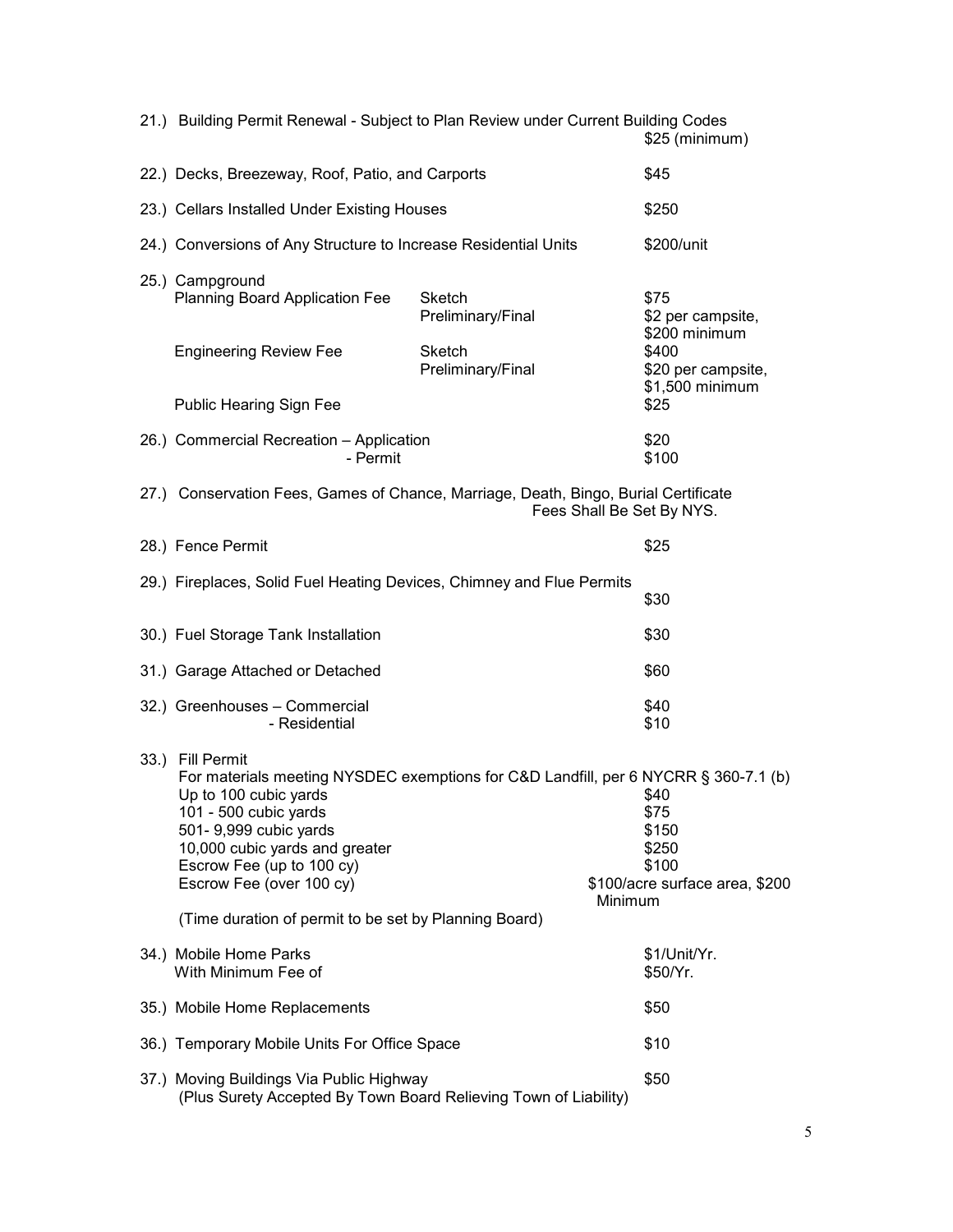| 38.) Commercial Excavation (Mining)<br>Application<br>Permit Fee<br><b>Town Engineer Review Fee</b>                           | \$20/Yr.<br>\$150/Year (less than 1000 tons)<br>\$300/Year (over 1000 tons)<br>\$150/Year |
|-------------------------------------------------------------------------------------------------------------------------------|-------------------------------------------------------------------------------------------|
| 39.) Peddler's/Solicitor's Permit                                                                                             | \$200 Annual                                                                              |
| 40.) Pole Barns                                                                                                               | \$60                                                                                      |
| 41.) Site Development Grading Permit<br>Less than 5 acres/Less than 100 cubic yards<br>Over 5 acres/More than 100 cubic yards | \$75<br>\$150                                                                             |
| 42.) Returned Check Fee                                                                                                       | \$15                                                                                      |
| 43.) Re-Call Inspections Per Visit<br>Residential<br>Commercial/Industrial                                                    | \$65<br>\$85                                                                              |
| 44.) Removal of Com/Ind Stop Work Order                                                                                       | \$100                                                                                     |
| 45.) Remove Residential Stop Work Order                                                                                       | \$50                                                                                      |
| 46.) Private Airstrip - Application<br>- Permit                                                                               | \$20<br>\$100                                                                             |
| 47.) Repealed 7/8/04                                                                                                          |                                                                                           |
| 48.) Utilities Highway Permit                                                                                                 | At Cost                                                                                   |
| 49.) Code of the Town of Macedon (Complete)                                                                                   | \$150                                                                                     |
| 50.) Zoning Ordinance                                                                                                         | \$20                                                                                      |
| 51.) Land Use & Subdivision Requirements                                                                                      | \$20                                                                                      |
| 52.) Town Map                                                                                                                 | \$1.25                                                                                    |
| 53.) Utility Map Copies                                                                                                       | \$2                                                                                       |
| 54.) Wayne County Map                                                                                                         | \$1.50                                                                                    |
| 55.) Town of Macedon Zoning Map                                                                                               | \$7.50                                                                                    |
| 56.) Duplication Fee                                                                                                          | \$.25/Page                                                                                |
| 57.) Flood Ordinance (Excerpted From Ordinance)                                                                               | \$5                                                                                       |
| 58.) Sign Ordinance (Excerpted From Ordinance)                                                                                | \$2.50                                                                                    |
| 59.) Dumping Ordinance                                                                                                        | \$1                                                                                       |
| 60.) Electrical Ordinance                                                                                                     | \$1                                                                                       |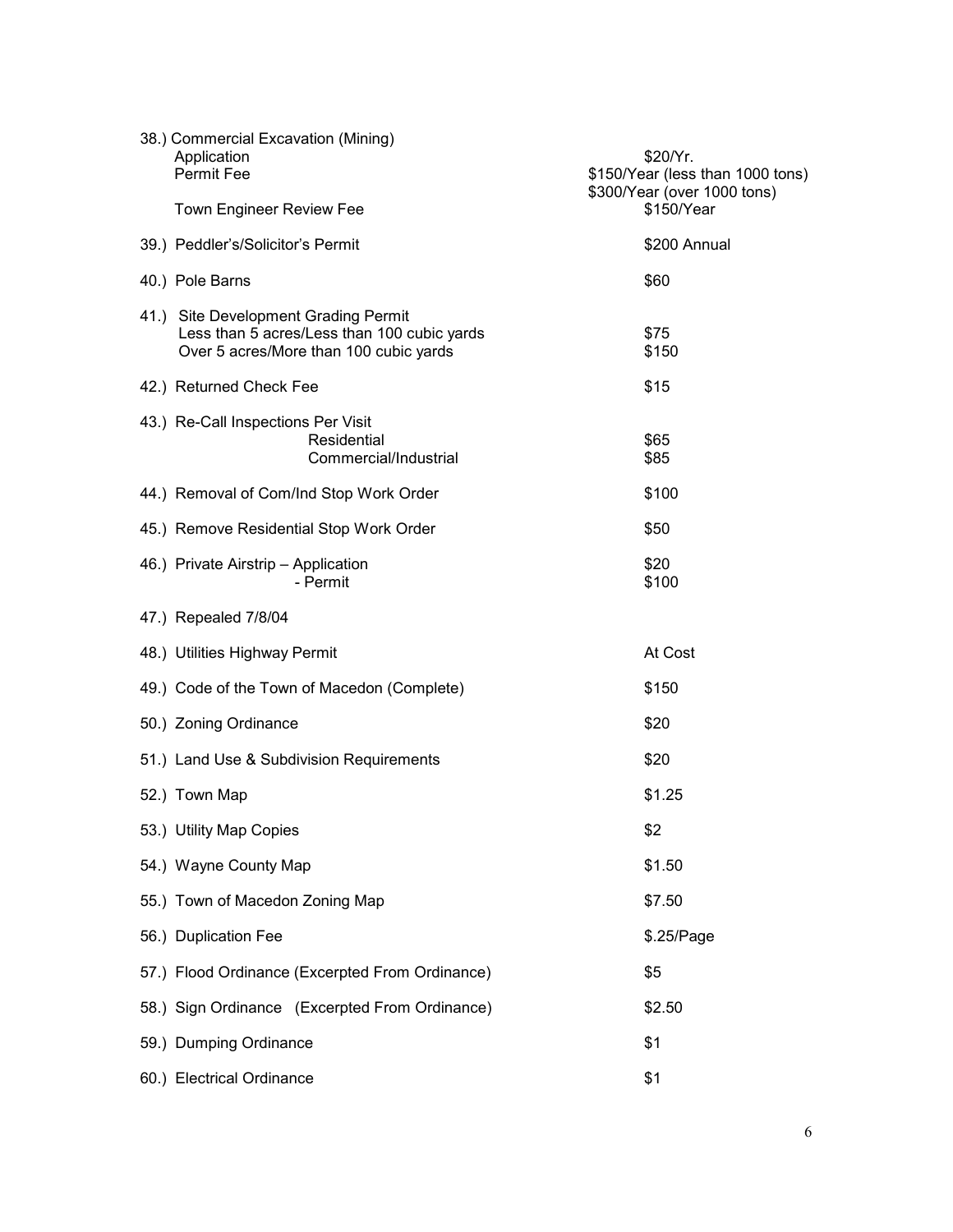| 61.) Fee Schedule                            | \$2.50 |
|----------------------------------------------|--------|
| 62.) Board of Appeals & Planning Regulations | \$2.50 |

| 63.) | Spayed/Neutered Local Fee<br>Unspayed/Unneutered Local Fee                                                                                                                                                                                                                                                                                   | \$5 + applicable state fees<br>\$10 + applicable state fees                                   |                      |
|------|----------------------------------------------------------------------------------------------------------------------------------------------------------------------------------------------------------------------------------------------------------------------------------------------------------------------------------------------|-----------------------------------------------------------------------------------------------|----------------------|
|      | Service Dogs Spayed/Neutered<br>Service Dogs Unspayed/Unneutered                                                                                                                                                                                                                                                                             | Exempt + applicable state fees<br>Exempt + applicable state fees                              |                      |
|      | Purebred License (1 to 10)<br>(11 to 25)<br>(26 & Up)                                                                                                                                                                                                                                                                                        | \$25 + applicable state fees<br>\$50 + applicable state fees<br>\$100 + applicable state fees |                      |
|      | Replacement tags                                                                                                                                                                                                                                                                                                                             | \$3 per tag                                                                                   |                      |
|      | Late Fee after 60 days                                                                                                                                                                                                                                                                                                                       | \$5 per dog                                                                                   |                      |
|      | <b>Enumeration Fee</b><br>(If found unlicensed during an enumeration)                                                                                                                                                                                                                                                                        | \$5 per dog                                                                                   |                      |
|      | Impound Fees – $1^{st}$ (pick up<br>2 <sup>nd</sup> (pick up fee<br>(pick up fee)                                                                                                                                                                                                                                                            | \$20<br>\$40 + applicable state fees                                                          |                      |
|      | (within 1 year)<br>3 <sup>rd</sup> (pick up fee)<br>(within 1 year)                                                                                                                                                                                                                                                                          | \$70 + applicable state fees                                                                  |                      |
|      | (plus any fees for food and housing from organization holding dog)                                                                                                                                                                                                                                                                           |                                                                                               |                      |
|      | Court Penalties – $1st$ offense<br>2 <sup>nd</sup> offense<br>3 <sup>rd</sup> offense<br>Amended: 12/09/2010<br>Effective: 01/01/2011                                                                                                                                                                                                        | Not less than \$25<br>Not less than \$50<br>Not less than \$100                               |                      |
|      | 64.) Home Occupation Permit Fee<br>(For All Permits Requiring Annual Renewal)                                                                                                                                                                                                                                                                |                                                                                               | \$25                 |
|      | 65.) Computerized Mailing Labels<br>Adopted 8/25/94 - Resolution 276 (94)                                                                                                                                                                                                                                                                    |                                                                                               | \$175                |
|      | 66.) Bullis Park Pavilion Fee<br>Pavilion Fee - Upper Pavilion<br>Lower Pavilion<br>Business/Clubs/Organizations<br>*Macedon taxpayers are exempt with proof of residency<br>at time of reservation.<br>*Local Macedon not-for-profit groups are exempt<br>(The Board reserves the right to waive these fees under<br>special circumstances) |                                                                                               | \$30<br>\$25<br>\$75 |
|      | Concession Stand - \$30 non-refundable deposit at time of reservation                                                                                                                                                                                                                                                                        | \$10 per hour for concession stand manager (deposit                                           |                      |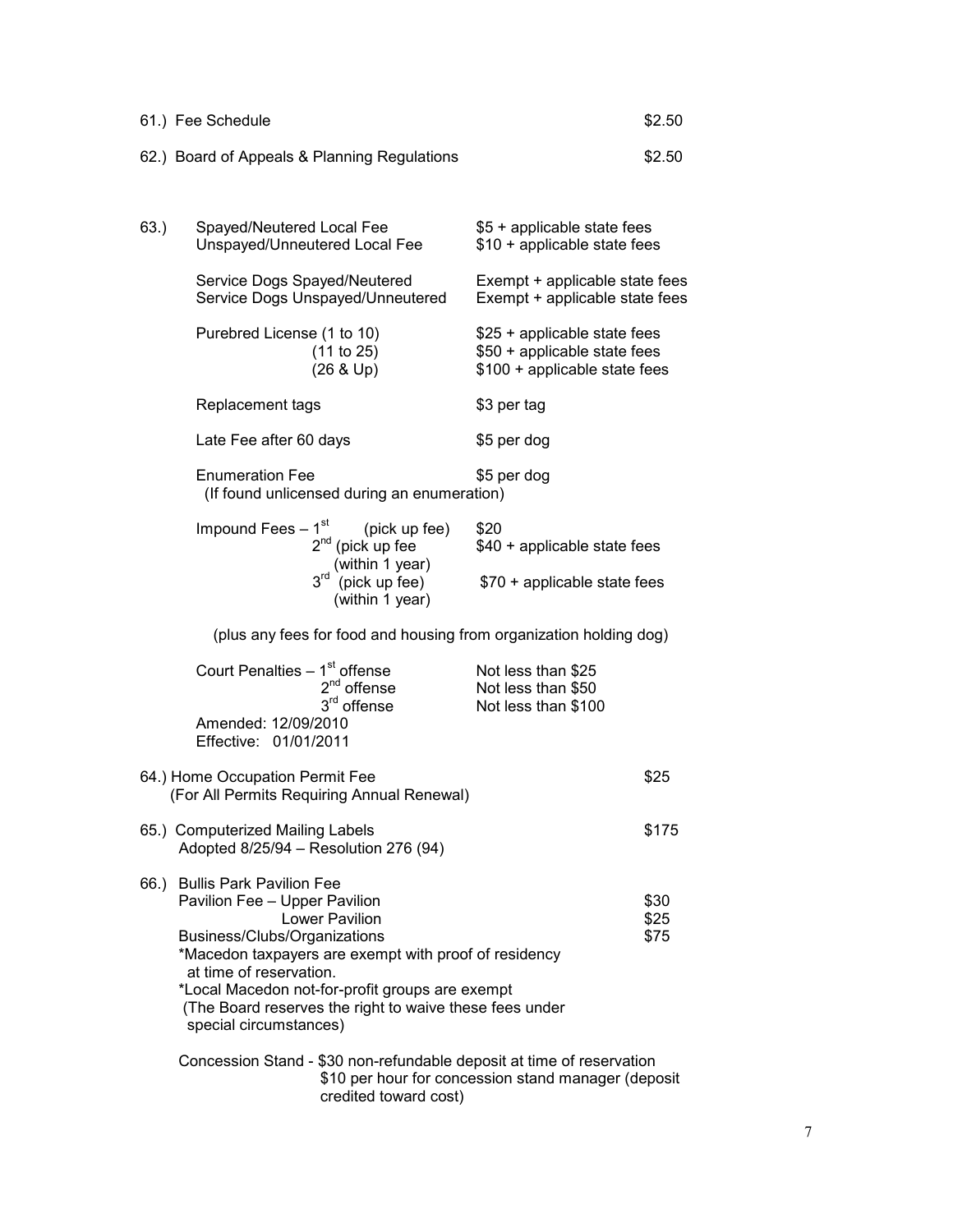| \$40<br>67.) Pond Permit                                                                        |                                                                                                                                                                                                                                                                                |                                                                                                                                                                                                                                                |      |                                                                                                                        |
|-------------------------------------------------------------------------------------------------|--------------------------------------------------------------------------------------------------------------------------------------------------------------------------------------------------------------------------------------------------------------------------------|------------------------------------------------------------------------------------------------------------------------------------------------------------------------------------------------------------------------------------------------|------|------------------------------------------------------------------------------------------------------------------------|
| 68.) Windmill Permit                                                                            |                                                                                                                                                                                                                                                                                |                                                                                                                                                                                                                                                | \$75 |                                                                                                                        |
|                                                                                                 | 69.) Demolition Permit                                                                                                                                                                                                                                                         |                                                                                                                                                                                                                                                |      | \$25                                                                                                                   |
|                                                                                                 | 70.) Cellular and Wireless Communication Tower Fees:<br>New Tower - Special Use Permit<br>Town Board Application Fee<br><b>Town Engineer Review Fee</b><br>Public Hearing Sign Fee<br>At the Town Board's discretion, outside professional engineering, planning, and/or legal |                                                                                                                                                                                                                                                |      | \$3,000<br>\$1,000<br>\$25                                                                                             |
|                                                                                                 | submitted.                                                                                                                                                                                                                                                                     | services may be contracted to assist the Town in its review of the application. The project<br>Applicant shall be responsible for reimbursement of all fees relative to the application                                                        |      |                                                                                                                        |
|                                                                                                 | Annual Special Use Permit Application Fee (per tower)<br><b>Annual Special Use Permit Renewal Fee (per tower)</b>                                                                                                                                                              |                                                                                                                                                                                                                                                |      | \$20<br>\$350                                                                                                          |
| Building Permit Fees (includes all inspections and C of O)                                      |                                                                                                                                                                                                                                                                                |                                                                                                                                                                                                                                                |      |                                                                                                                        |
| □<br>$\Box$<br>$\Box$                                                                           | <b>New Tower Construction</b><br>Co-location (no extension of tower)<br>Tower extension (includes co-location<br>At time of the extension)                                                                                                                                     |                                                                                                                                                                                                                                                |      | \$40 per vertical foot<br>\$750<br>\$50 per vertical foot (\$1,000 min.)                                               |
| $\Box$                                                                                          | Modification/replacement of existing<br>Antenna                                                                                                                                                                                                                                |                                                                                                                                                                                                                                                |      | \$250                                                                                                                  |
| $\Box$                                                                                          | Reconstruction of existing tower<br>(up to same height)                                                                                                                                                                                                                        |                                                                                                                                                                                                                                                |      | \$35 per vertical foot                                                                                                 |
| $\Box$                                                                                          | Addition of ground mounted<br>Accessory structures only<br>(generators, utility buildings, fencing)                                                                                                                                                                            |                                                                                                                                                                                                                                                |      | \$250                                                                                                                  |
|                                                                                                 | 71.) Foundation Permits                                                                                                                                                                                                                                                        |                                                                                                                                                                                                                                                |      | Fee shall be charged as the complete<br>fee for construction of the entire<br>structure, per the current fee schedule. |
|                                                                                                 | 72.) Solid Waste Landfill Facility Fees:                                                                                                                                                                                                                                       |                                                                                                                                                                                                                                                |      |                                                                                                                        |
|                                                                                                 | New Application - Special Use Permit<br>Special Use Permit Application Fee<br>Initial Engineering / Legal Escrow<br>Public Hearing Sign Fee<br>5-Year Renewal Application<br>5-year Special Use Permit Fee                                                                     | \$500/Acre of gross parcel size (non-refundable)<br>\$30,000 (non-refundable)<br>\$25 per public hearing held by Town Board<br>\$1,000 / every 5 years after initial approval<br>\$5,000 / at initial approval and every 5 years<br>thereafter |      |                                                                                                                        |
|                                                                                                 | <b>Operational Impact Fees</b><br>Based on negotiated Host Community Agreement                                                                                                                                                                                                 |                                                                                                                                                                                                                                                |      |                                                                                                                        |
| *Engineering and Legal Escrow to provide initial funds to cover costs of Town's engineering and |                                                                                                                                                                                                                                                                                |                                                                                                                                                                                                                                                |      |                                                                                                                        |

legal review of any application. At the recommendation of the Town Engineer and/or Town Attorney, and the authorization of the Town Board, outside engineering and legal services may be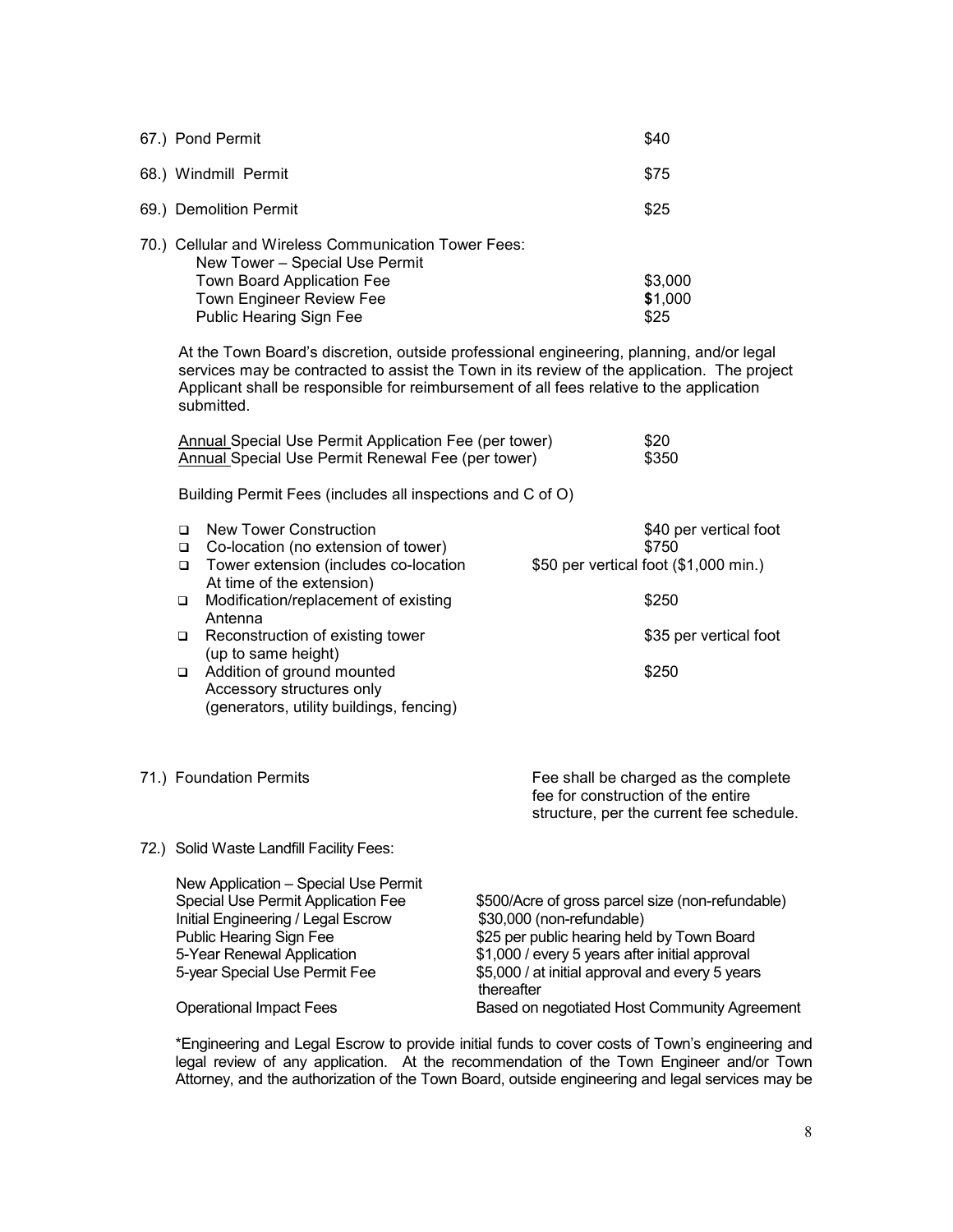contracted to assist the Town in its review of the application. The project applicant shall be responsible for reimbursement of all fees relative to the application submitted.

73.) Road Dedications

| Engineering and Town Highway Fee<br>Legal Review Fee<br><b>County Filing Fees</b>                                                                                                                                                                                    | \$1.00 /l.f. of road to be dedicated<br>Billed at cost / (\$250 min.)<br>Billed at cost                                                                                   |
|----------------------------------------------------------------------------------------------------------------------------------------------------------------------------------------------------------------------------------------------------------------------|---------------------------------------------------------------------------------------------------------------------------------------------------------------------------|
| 74.) Photo Copy                                                                                                                                                                                                                                                      | \$2.50/photo                                                                                                                                                              |
| 75.) Police Department Fees                                                                                                                                                                                                                                          |                                                                                                                                                                           |
| Reports<br><b>Accident Reports</b><br><b>Civilian Fingerprinting Non-Resident</b><br>Police Photos (3x5 subject to release)<br><b>Records Checks</b><br>Unlocks<br>Dark House Checks<br>Radar S.M.A.R.T. Trailer<br>Vehicle Impound<br>76.) Generator Installation - | $$.50$ /page<br>\$15/official copy<br>\$15 (no charge for resident)<br>\$8/photo<br>\$10/request<br>No Charge<br>No Fee<br>No Fee<br>\$15/day + associated<br>towing fees |
| Standby or Backup Emergency                                                                                                                                                                                                                                          | \$30                                                                                                                                                                      |
| 77.) Color Plots<br>11x17<br>24x36                                                                                                                                                                                                                                   | \$2.50<br>\$7.50                                                                                                                                                          |
| 78.) Knox Box                                                                                                                                                                                                                                                        | Actual cost/\$200 min/box                                                                                                                                                 |
| 79.) Truss Identification Stickers                                                                                                                                                                                                                                   | \$20 each                                                                                                                                                                 |

**AMENDMENT:** This fee schedule may be amended from time to time as necessary upon resolution of the Town Board.

**SEVERABILITY:** If any clause, sentence, phrase, paragraph or part of this fee schedule shall be adjudged by a court of competent jurisdiction to be invalid, such judgement shall not affect, impair or invalidate the remainder of this fee schedule but shall be confined in its operation to the clause, sentence, phase, paragraph or part thereof directly involved in the controversy or action in which such judgement shall have been rendered.

Adopted and Effective Date: February 8, 1990 Amended: January 9, 1992 Amended: March 20, 1994, Effective April 1, 1994 Amended: January 2, 1996, Effective January 3, 1996 Amended: March 28, 1996, Effective March 28, 1996 Amended: January 2, 1997, Effective January 3, 1997 Amended: January 5, 1998, Effective January 8, 1998 Amended: March 12, 1998, Effective March 12, 1998 Amended: January 4, 1999, Effective January 4, 1999 Amended: January 3, 2000, Effective January 3, 2000 Amended: January 13, 2000, Effective January 13, 2000 Amended: March 23, 2000, Effective March 23, 2000 Amended: January 4, 2001, Retro-active to January 1, 2001